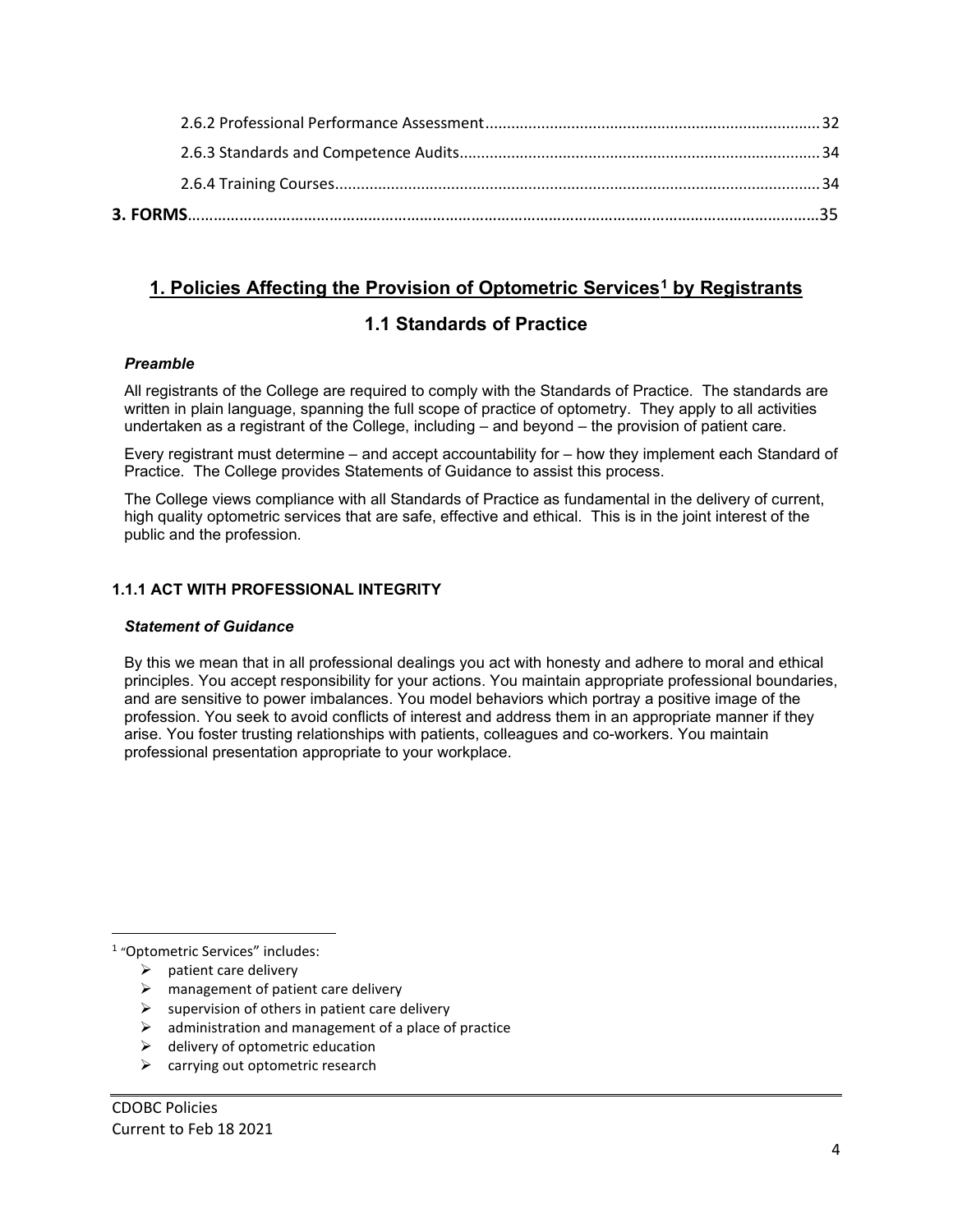# **1.1.2 COMMUNICATE EFFECTIVELY**

#### *Statement of Guidance*

By this we mean that you provide others with information in a way that they can understand, and with cultural sensitivity. You adapt your language and communication approach as appropriate. You communicate clearly, and take steps to ensure that you are understood. You communicate with empathy. You listen carefully to what others have to say; you are alert to non-verbal signals that suggest unspoken concerns, and address these. You identify and take action to resolve conflicts. You respond appropriately to feedback.

# **1.1.3 COMPLY WITH LEGAL REQUIREMENTS**

#### *Statement of Guidance*

By this we mean that you are aware of how to access current information about laws, rules, regulations and other requirements established by those with authority to govern the practice of the profession and the professional workplace. You comply with such requirements. (This includes federal, provincial / territorial, municipal and local governments, regulatory bodies, and professional authorities).

# **1.1.4 FUNCTION IN A PATIENT-CENTRED MANNER**

# *Statement of Guidance*

By this we mean that you ensure patients and patient wellbeing are at the centre of your decisions. You give each patient your complete attention and allow sufficient time to fully address their needs. You respect patient uniqueness and take into account patient views, preferences and concerns. You provide complete information to patients about assessment, treatment and management options, and encourage and respond to their questions. You actively involve patients (and others when appropriate) in decision making, ensuring that they are fully informed about their clinical status and care needs. You respect your patient's right to privacy and confidentiality. You ensure ongoing informed consent to the services you provide.

#### **1.1.5 INTEGRATE PATIENT CONTEXT, CLINICAL EXPERIENCE, AND RESEARCH, IN DECISION MAKING**

# *Statement of Guidance*

By this we mean that you take an evidence-informed approach in professional decision making. Evidence may include research information, your own professional knowledge and experience, patient perspective, and practice context.

# **1.1.6 INTERACT EFFECTIVELY WITH OTHER PROFESSIONALS**

# *Statement of Guidance*

By this we mean that you maintain good working relationships both inter- and intra-professionally. You regularly network with others for professional development purposes. You have general knowledge of the scope of practice of healthcare professionals and community services, beyond the profession of optometry. You collaborate to ensure the best interests of your patient.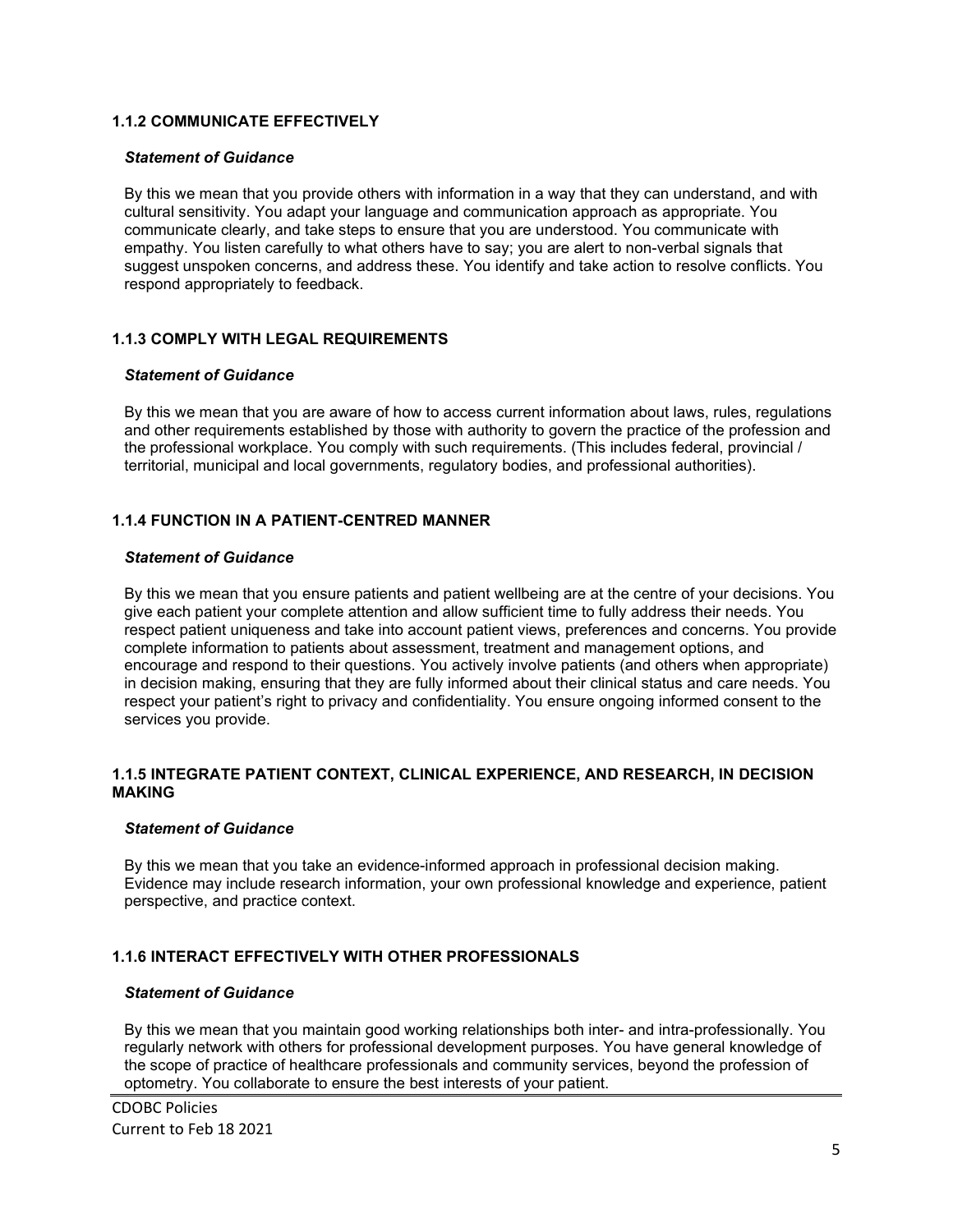# **1.1.7 MAINTAIN A SAFE WORK ENVIRONMENT**

#### *Statement of Guidance*

By this we mean that you regularly check your physical workplace for hazards and take action as necessary to maximize the safety of all users. You maintain routine cleanliness and hygiene protocols. You promote the physical and emotional safety of all persons involved in patient care. You take action to ensure that all persons treat others in a respectful manner.

# **1.1.8 MAINTAIN AND MANAGE ACCURATE, COMPREHENSIVE RECORDS**

#### *Statement of Guidance*

By this we mean that you ensure that complete, accurate, clear, and legible patient records are documented in a timely manner. You ensure that complete, accurate, clear, legible and timely records are kept of all your professional and business activities. You retain all records at least the period of time legally required. You make clinical records available to patients, and to authorized others upon request.

# **1.1.9 MAINTAIN PERSONAL WELLNESS CONSISTENT WITH THE NEEDS OF PRACTICE**

#### *Statement of Guidance*

By this we mean that you maintain your own health and wellbeing to enable safe and effective practice. This includes maintaining your physical, mental and emotional health and refraining from practice when you are unfit to provide optometric services. You maintain a work-life balance.

# **1.1.10 MANAGE PRACTICE RESOURCES EFFECTIVELY**

# *Statement of Guidance*

By this we mean that you optimize the use of physical and human resources. You appropriately and responsibly utilize practice, patient, third-party and public resources.

# **1.1.11 PRACTICE IN A REFLECTIVE MANNER**

#### *Statement of Guidance*

By this we mean that you regularly take time in a structured process to critically analyze your service delivery, and determine your strengths and areas for improvement. You seek input from others, and external information sources, to gain insights about your assumptions and unconscious biases that may impact your approach to situations. You develop, document and implement a professional development plan that focuses on areas for improvement. You track your learning and its impact on your practice activities. You document progress and update your professional development plan accordingly.